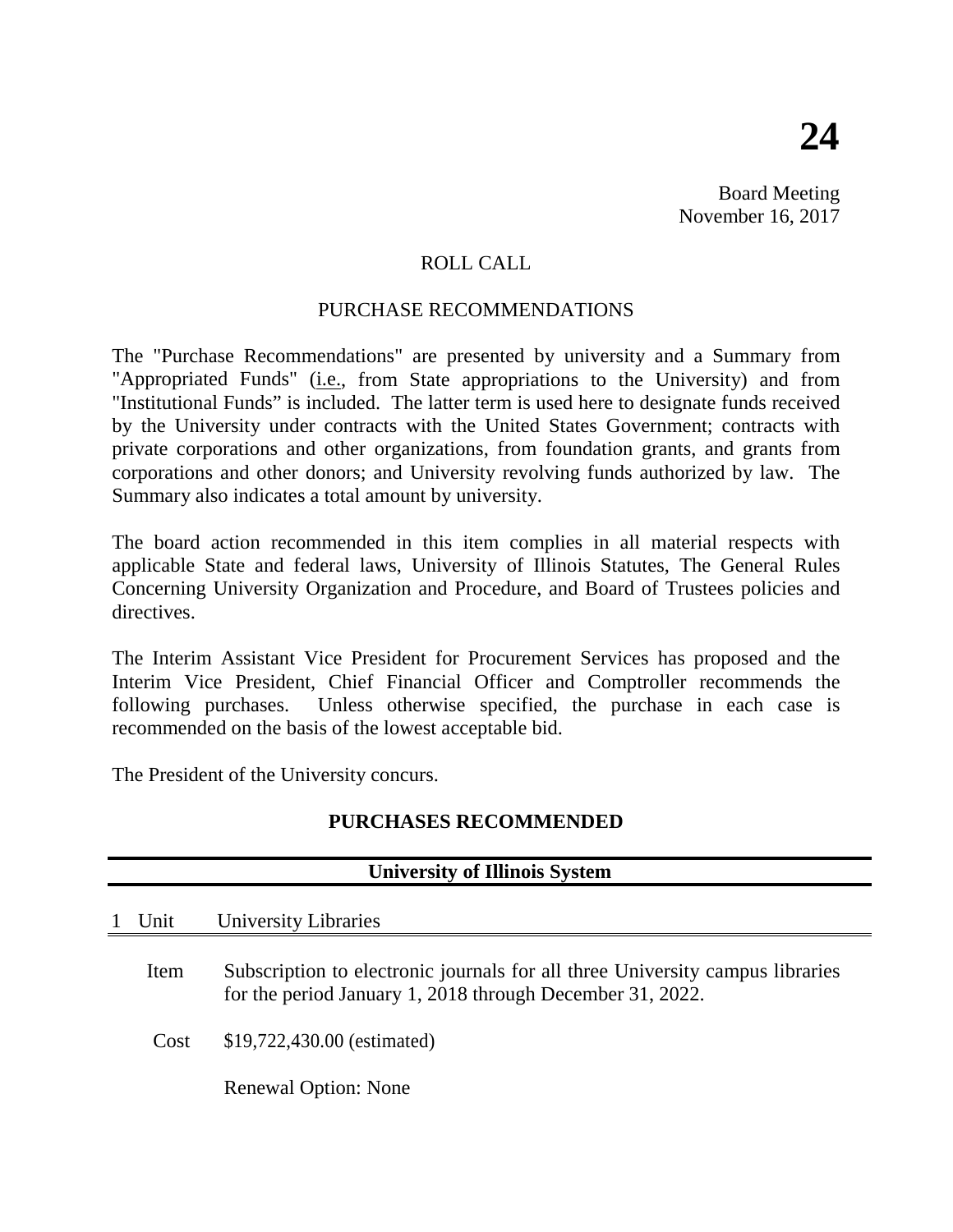Vendor Elsevier B.V., Amsterdam, Netherlands

This purchase is exempt from the Illinois Procurement Code because the procurement expenditure is for periodicals, books, subscriptions, database licenses, and other publications procured for use by a university library or academic department, per  $(30$  ILCS  $500/1-13(b)(3)$ .

This subscription will provide electronic access to more than 2,000 core journals and books in science, technology, and medicine. This content is essential to research and teaching in the medical, physical, life and social science programs at all three universities.

The consolidation of the three separate university contracts has enabled the campus libraries to cancel duplicate journal subscriptions and requires the processing of a single license agreement instead of three, saving the University approximately \$2,500,000 over the five-year contract period.

A notice will be published in the Illinois Procurement Bulletin for Public Institutions of Higher Education within 14-days of the execution of this contract after receipt of Board of Trustees approval for this purchase.

| University of Illinois at Urbana-Champaign |  |
|--------------------------------------------|--|
|                                            |  |

### 2 Unit Veterinary Medicine

Item One-time purchase to furnish and deliver a TrueBeam Linear Accelerator.

Cost \$2,100,000.00 (actual)

Renewal Option: None

Vendor Varian Medical Systems, Inc., Atlanta, GA

This purchase is exempt from the Illinois Procurement Code because the procurement expenditure is for medical supplies/services necessary for the delivery of care and treatment at the veterinary teaching facility per 30 ILCS 500 / 1-13(b-5).

Approximately 3,100 owners bring veterinary patients to the hospital for the treatment of cancer. The hospital provides a range of cancer diagnostic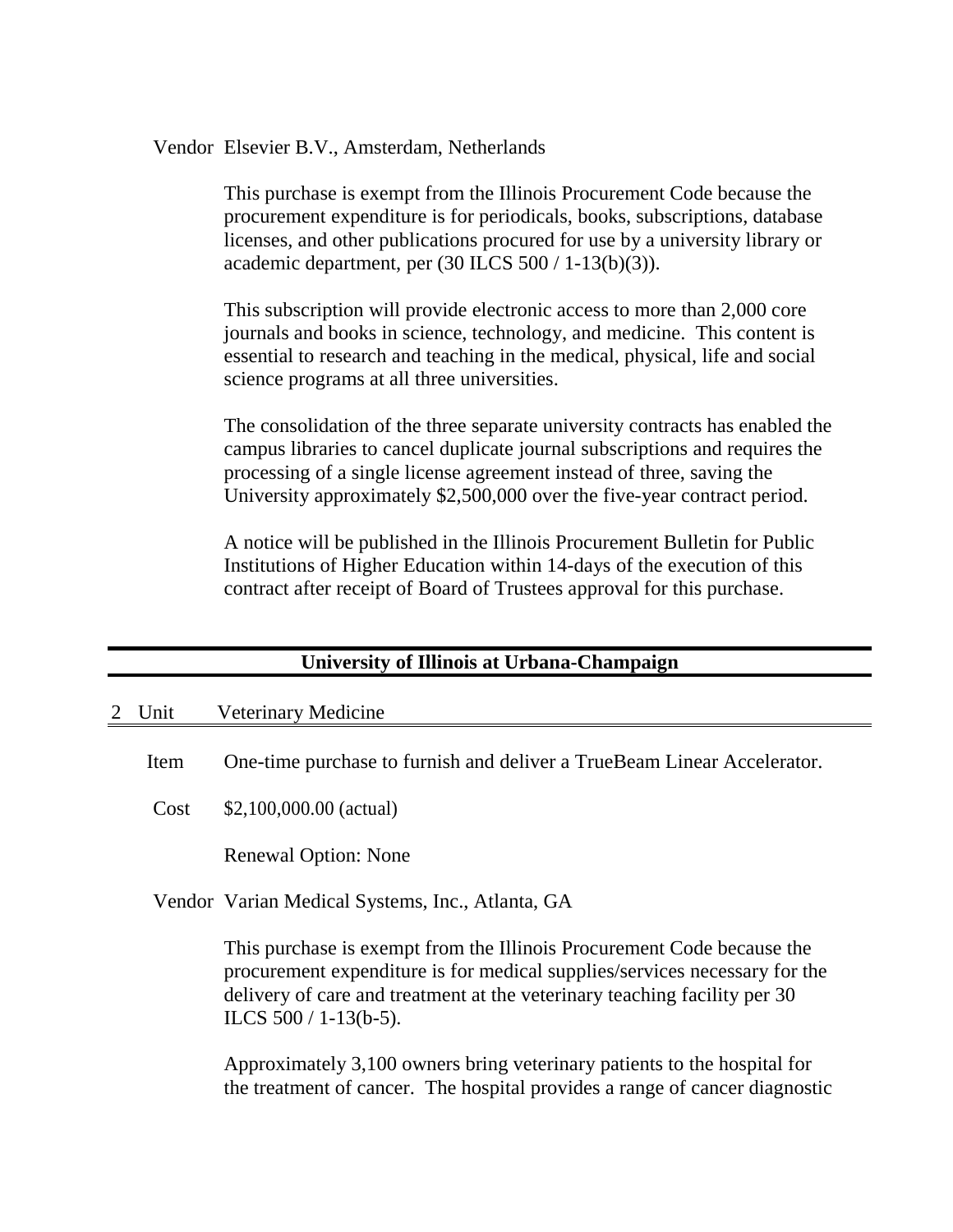and treatment services. These services are state of the art and reflect the current standard of care in veterinary medicine, with the exception of radiation therapy.

Currently, the veterinary hospital utilizes cobalt as the energy source for the treatment of cancer patients requiring therapeutic or palliative radiation therapy. However, cobalt based therapy is no longer the standard of care for treatment of cancerous lesion with radiation, due to the risk of damage to healthy tissue adjacent to the cancerous site.

The proposed purchase will provide contemporary digitalized linear accelerator technology and delivers focused radiation with pinpoint accuracy directly to the lesion. Linear accelerator technology has emerged as the standard of care in U.S. academic veterinary teaching hospitals that offer a comprehensive, multi-disciplinary cancer program.

Negotiations were successful in securing additional discounts resulting in a 25% discount from the suggested retail price.

A notice will be published in the Illinois Procurement Bulletin for Public Institutions of Higher Education within 14-days of the execution of this contract after receipt of Board of Trustees approval for this purchase.

### **University of Illinois at Chicago**

#### 3 Unit Transportation Services/Facilities Management

- Item Purchase and delivery of gasoline & diesel fuels for the period December 1, 2017 through November 30, 2020, with the option to renew for two additional one-year periods. Price increases for renewal option periods one and two are on the marginal differential only and, are not to exceed 8% and 10%, respectively. All renewals are subject to continuing need, availability of funds, satisfactory performance, and Board of Trustees' approval.
- Cost \$3,776,323.50 (estimated)

Renewal Options: December 1, 2020 through November 30, 2021 \$1,359,476.46 (estimated) December 1, 2021 through November 30, 2022 \$1,495,424.11 (estimated)

Vendor G. Cooper Oil Company, Inc., Frankfort, IL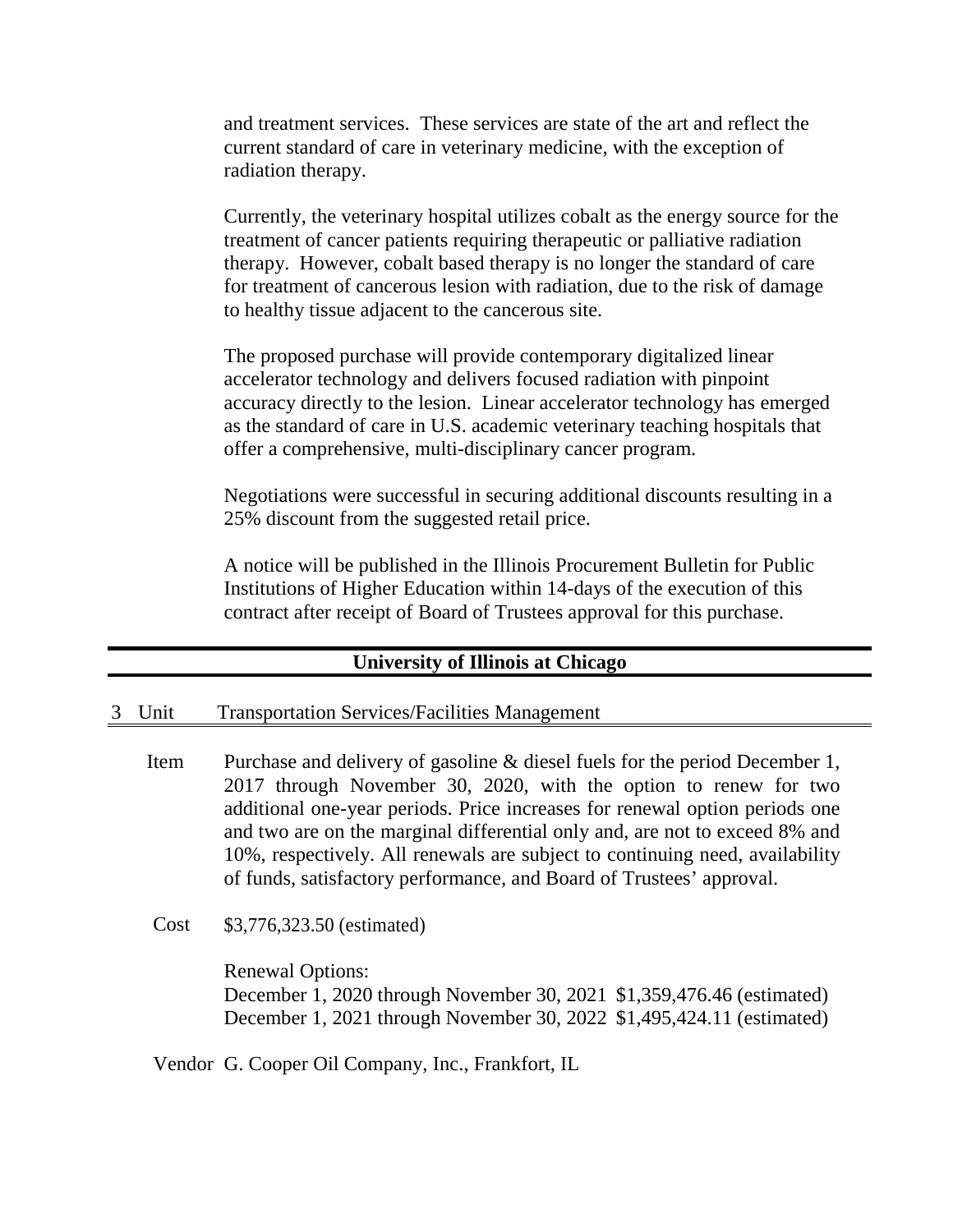| <b>Bids Received</b>                       | <b>Total Estimated Cost</b> |
|--------------------------------------------|-----------------------------|
| G. Cooper Oil Company, Inc., Frankfort, IL | \$3,776,323.50              |
| Petroleum Traders Corp, Fort Wayne, IN     | \$3,787,020.00              |
| Mansfield Oil Company of Gainsville, Inc.  | \$3,807,045.00              |
| Gainsville, GA                             |                             |

Competitive bidding procedures were followed in accordance with the Illinois Procurement Code, 30 ILCS 500/20-10.

The vendor will provide and deliver various types of gasoline and diesel fuel for Campus Transportation Services, including 89 ethanol (ETOH) reformulated unleaded gas, 87 unleaded regular gas with 10% ethanol, No. 1 and No. 2 diesel fuels, B11 bio-diesel fuel, and No. 2 ultra-low sulfur diesel-dye (ULSD) off-road fuel.

Pricing is indexed against established benchmarks and renewals are capped at rates favorable to the University. The proposed award is an estimated savings of \$10,696.50 for the initial term compared to the second lowestpriced bidder.

This purchase is subject to award notice, State Purchasing Officer approval and receipt of a waiver review or no-action taken from the Procurement Policy Board.

| <b>University of Illinois at Springfield</b> |      |                                                                                                                                                                                                                                         |  |  |  |
|----------------------------------------------|------|-----------------------------------------------------------------------------------------------------------------------------------------------------------------------------------------------------------------------------------------|--|--|--|
|                                              | Unit | <b>Facilities and Services Administration</b>                                                                                                                                                                                           |  |  |  |
|                                              | Item | Historical purchase of utilities for the Springfield campus for the term July<br>1, 2016 through November 16, 2017.                                                                                                                     |  |  |  |
|                                              | Cost | \$3,830,343.00 (estimated)                                                                                                                                                                                                              |  |  |  |
|                                              |      | <b>Renewal Option: None</b>                                                                                                                                                                                                             |  |  |  |
|                                              |      | Vendor City of Springfield, Illinois (City Water, Light and Power – CWLP),<br>Springfield IL                                                                                                                                            |  |  |  |
|                                              |      | This historical purchase was an intergovernmental agreement, exempt from<br>the Illinois Procurement Code pursuant to section 30 ILCS $500/1-10$ (b)(1).<br>In May of 2013, the Board approved a purchase of utilities for a three-year |  |  |  |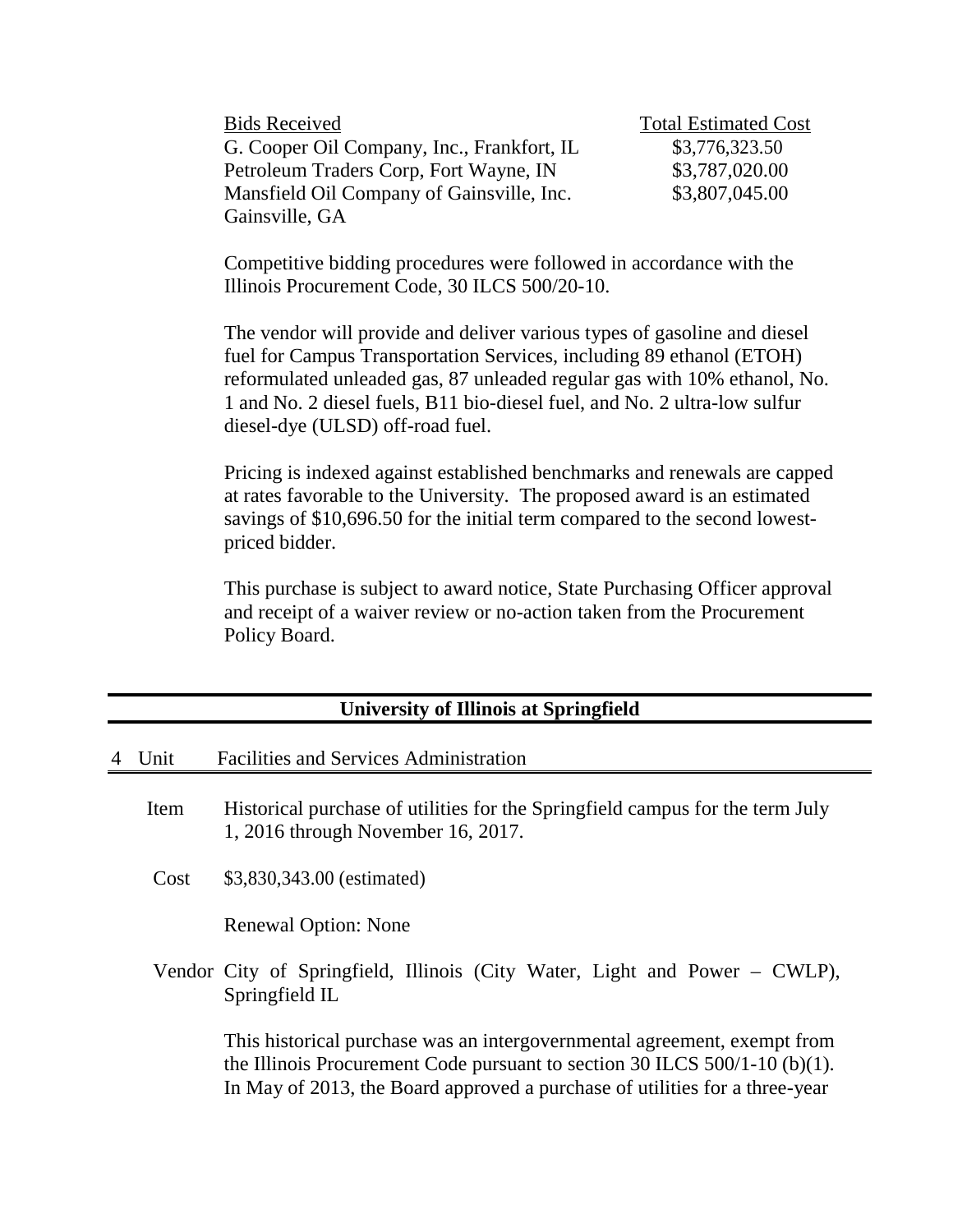term from the City of Springfield, Illinois. This approval was for the term July 1, 2013 through June 30, 2016. Although use of the utility services continued July 1, 2016 through November 16, 2017, due to multiple retirements, the need to obtain Board approval for this purchase was not previously identified. This item is for the approval of the historical purchases made from July 1, 2016 through November 16, 2017, to provide utility services for the University of Illinois at Springfield.

The University of Illinois at Springfield is required by statute to purchase utilities from City Water, Light and Power, the City of Springfield's public utility. The statute exempts municipal systems from being required to offer alternative retail access to their customers in an effort to protect the City's ability to recapture capital investment that was made on behalf of their residents.

The pricing proposed is considered reasonable and acceptable based upon the historical cost for these services.

- 5 Unit Facilities and Services Administration
	- Item Purchase of a utilities for the Springfield campus for the term November 17, 2017 through June 30, 2020.
	- Cost \$8,500,000.00 (estimated)

Renewal Option: None

Vendor City of Springfield, Illinois (City Water, Light and Power – CWLP), Springfield IL

> This purchase is an intergovernmental agreement, exempt from the Illinois Procurement Code pursuant to section 30 ILCS 500/1-10 (b)(1).

> The University of Illinois at Springfield is required by statute to purchase utilities from City Water, Light and Power, the City of Springfield's public utility. The statute exempts municipal systems from being required to offer alternative retail access to their customers in an effort to protect the City's ability to recapture capital investment that was made on behalf of their residents.

The pricing proposed is considered reasonable and acceptable based upon the historical cost for these services while factoring in a slight increase to account for the addition of the new student union.